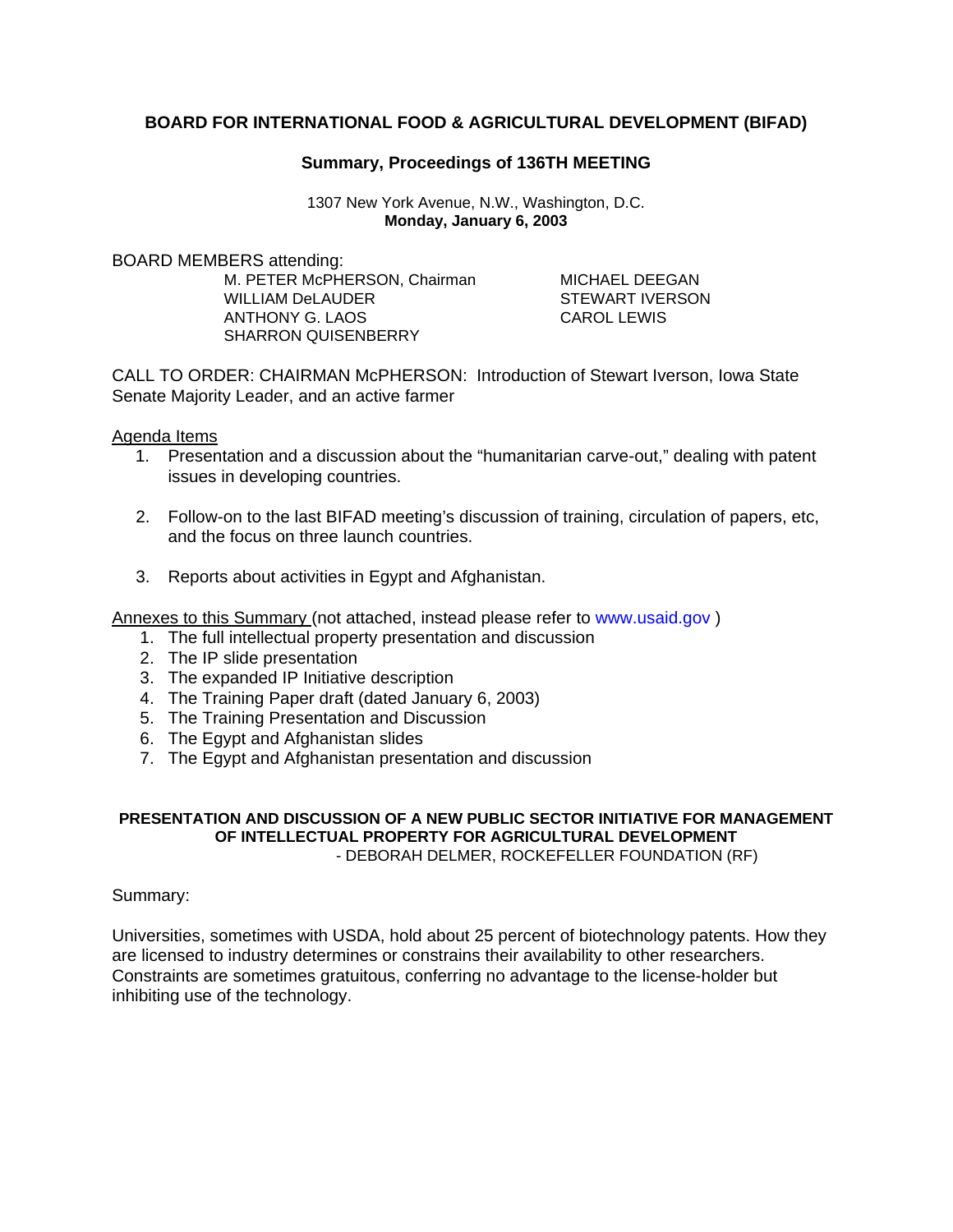These constraints negatively affect research on, and developments in, crops of interest in Africa, though and often nowhere else. The Initiative calls for a common approach to licensing patents, in order to preserve technologies' availability to researchers in problems affecting development countries.

Patents, licenses, related contracts and regulations involve intricate and complicated issues. The RF, *inter alia*, is trying to sort these out. Current problems in the acceptability of food aid show the timeliness of these, as well as larger public awareness and information issues.

The Chairman commented that BIFAD wanted to provide a forum for this topic. The next step is to send the minutes out. The presenters ought to think about what they would like university extension, agricultural research center people and presidents learn from this discussion. He asked whether they would put together a summary of the presentation and discussion, for BIFAD to distribute. The offer was cheerfully accepted.

### [Break]

The Chairman introduced Bob Evenson, Yale University Professor of Economics and Chairman of BIFAD's committee for Strategic Partnership for Agricultural Research & Education (SPARE).

Dr. Evenson described SPARE's work to date (the committee formed in 2000) as primarily reviewing CRSP proposals for renewals, and CRSP programs, including CRSP transaction costs and the relationship with the international centers and the U.S. land grant universities.

He noted that SPARE has begun three subsector reviews, convening external panels in the fields of sustainable agriculture, integrated pest management, and aquaculture and fisheries. A report on these activities will be made to BIFAD at the June meeting.

The Chairman affirmed the importance of SPARE's work and directed L. Paulson to ensure that members are informed of SPARE's structure and activities.

### **PRESENTATION AND DISCUSSION OF BIFAD PROPOSAL: RENEWING USAID INVESTMENT IN GLOBAL LONG TERM TRAINING IN AGRICULTURE AND RURAL DEVELOPMENT**  THOMAS HOBGOOD, USAID; HOWARD GOBSTEIN, MICHIGAN STATE UNIVERSITY

### Summary:

USAID Office of Agriculture Director Tom Hobgood introduced this topic by noting the growing shortage of agricultural scientists in development countries, and particularly in Africa, as the impact of HIV/AIDS is felt. There is an imperative to "rebuild the pipeline."

Howard Gobstein, MSU, described the paper (see Annex 4), drawing attention to findings that will inform programs and options and issues that need to be worked through, and then to the proposed program launch in three countries followed by a "competitive academic partnership."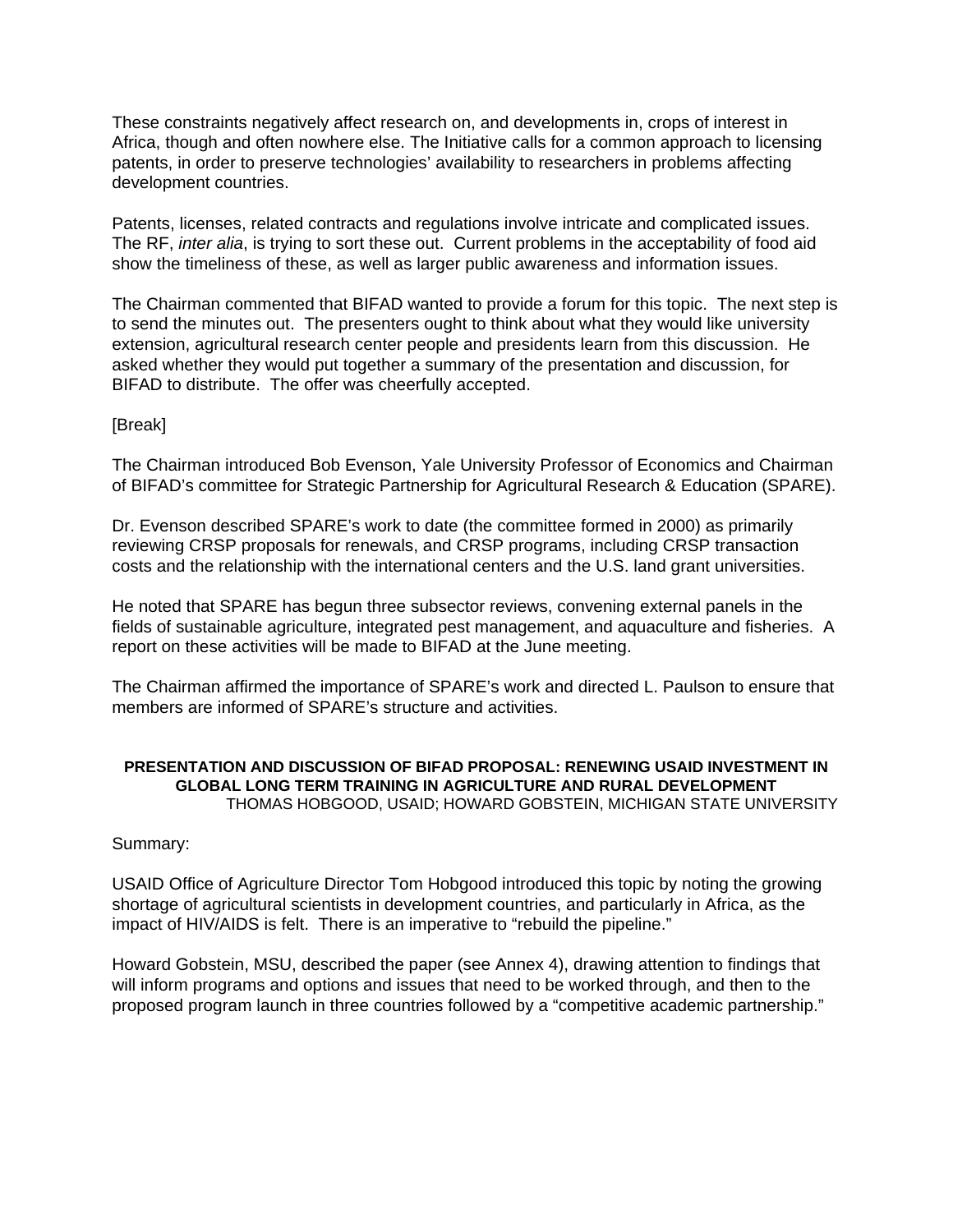Considerable discussion covered a variety of issues including: recent training initiatives and experiences from a variety of institutions, the cost and quality of U.S. vs. other training possibilities, the virtues of a quick-start program vs. a firmly grounded one, "brain drain" vs. "brain flow," the need for and difficulty of getting host country ownership and participation, dimensions of institution-building and what trained persons end up doing, accessing private capital, and will there be a budget to support this initiative?

The chairman commented that management probably should be included in curricula development and implementation. He added that USAID needs to re-enter human resource development across a range of disciplines including but not limited to agriculture. He noted that the discussion has advanced since the last meeting from broad concepts to fairly precise quantification of the drop-off in training, in Africa particularly, and the need to change the approach, for greater relevancy as well as lower cost.

He suggested that the several interesting ideas put forth be sent in a revised document, incorporating this discussion, broadly to the U.S. university community, asking for comment. Next, USAID will send the same paper to the missions involved asking for their engagement in discussions with other donors, with governments. The plan is to figure out partnerships so that this program is driven by what local interest in identified countries. This issue will be reviewed in the March meeting. There is a general belief here that this cooperative approach is the right track.

# **DESCRIPTION OF AGRICULTURAL PROGRAMS AND UNIVERSITY INVOLVEMENT IN EGYPT AND AFGHANISTAN**

JOHN WILSON, ASIA AND NEAR EAST BUREAU, USAID

### Summary:

John Wilson described the conflict, drought, insecurity and devastation in Afghanistan, and the relief and rehabilitation programs begun to date. Themes include agriculture and irrigation, education, health, private market support. Emphasis is on providing emergency food and on cash-for-work programs, and on agricultural inputs to restore productivity.

He described agricultural programming in Egypt as the best-funded in USAID history, resulting in productivity increases that have improved Egypt's food security. Recent programs have focused on export competitiveness, and raising rural incomes. The mission expects to announce competition for new grants and contracts shortly.

Discussion focused on university involvement in the Afghan program and attendant difficulties, as well as possibilities for the future. Also at issue is the size of the Egypt program and the need to monitor it.

The chairman asked whether the new program in Egypt included a Title XII set-aside (*note: it does not but universities are expected to participate in the program.)*.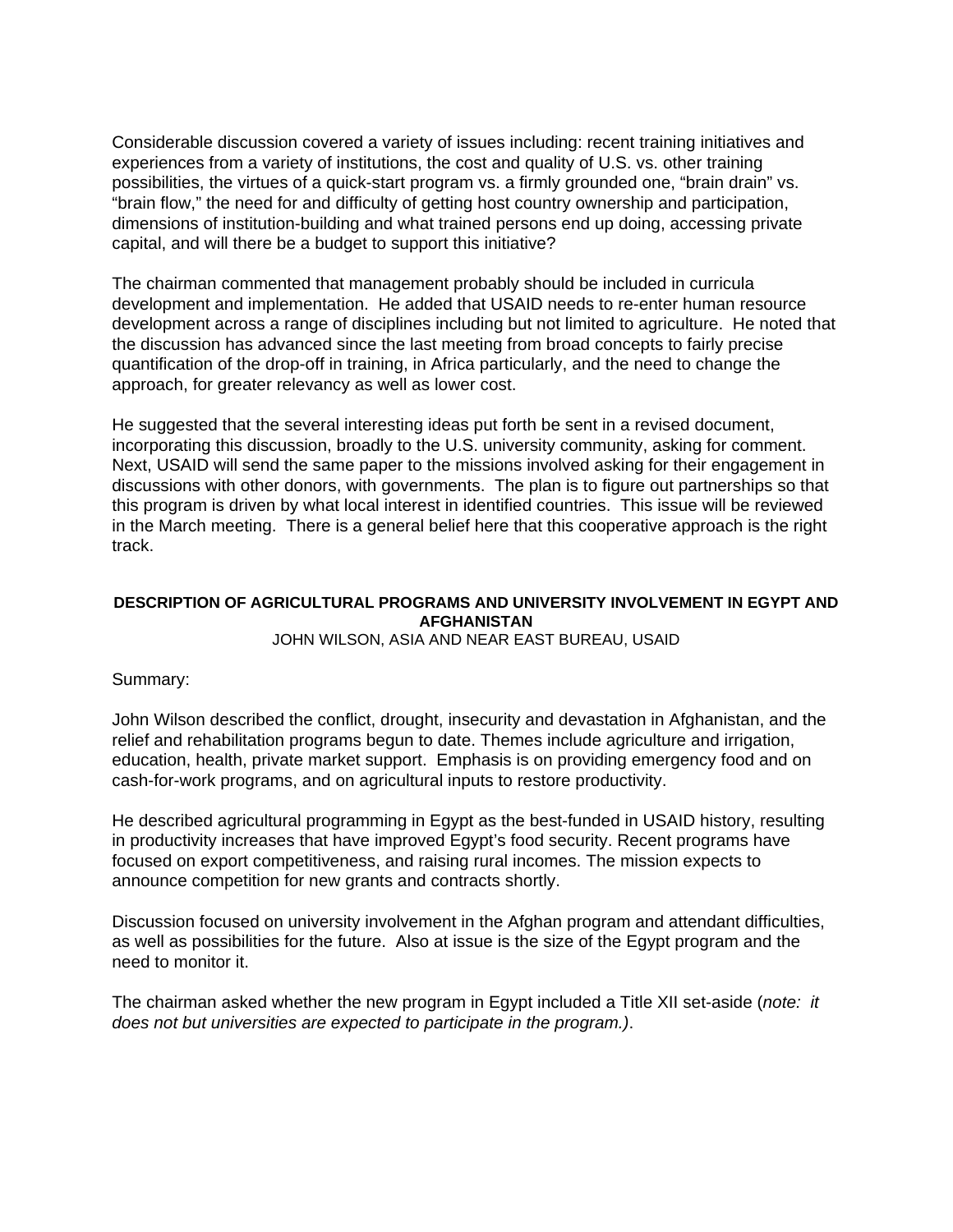### **Members' Comments**

MR. IVERSON: Training and follow-up are important. I found this a very interesting learning experience and I look forward to more discussion.

MR. LAOS: I don't have anything that I haven't really spoken out on already, so I think it's been a very good morning, a lot said. Like I said, if we can condense it down and look at it very quickly.

MS. QUISENBERRY: The training program, and particularly the sandwich concept, is quite relevant, and relating training to country issues and solutions. A key will linkages between U.S. universities and developing country institutions; that strengthens research capabilities worldwide including our own.

MR. DeLAUDER: These have good discussions; we need to bring focus and relevancy, and be sure not to impose our solutions on other countries. Capacity-building is extremely important.

MS. LEWIS: Agrees with the importance of stability and sustainability of LTT programs, and the need to adequately plan to an activity. An important issue will be truly partnering with selected countries.

The IP issue is going to become more and more important, not only just in countries outside the U.S., but in the U.S. as well.

MR. DEEGAN: Intellectual property issues are going to be with us for a long time. We're not going to solve them, but working on them is extremely important.

About the training proposal, we have got to start looking at the partnerships. USAID is going to get hammered relative to the resources in the next two or three years and we've really got to be pushing partnerships, with the agribusinesses as well as the universities. Universities have partnerships already, and these need to be built into long-term training activity.

On another area, I've been asked by the Food Aid Coalition how BIFAD will relate to the Food Security Advisory Committee.

CHAIRMAN McPHERSON: Why don't we talk about it next time.

# **Chairman's concluding remarks**

Items to put on the BIFAD agenda:

1. The question of availability of publications in developing countries. How to sustain